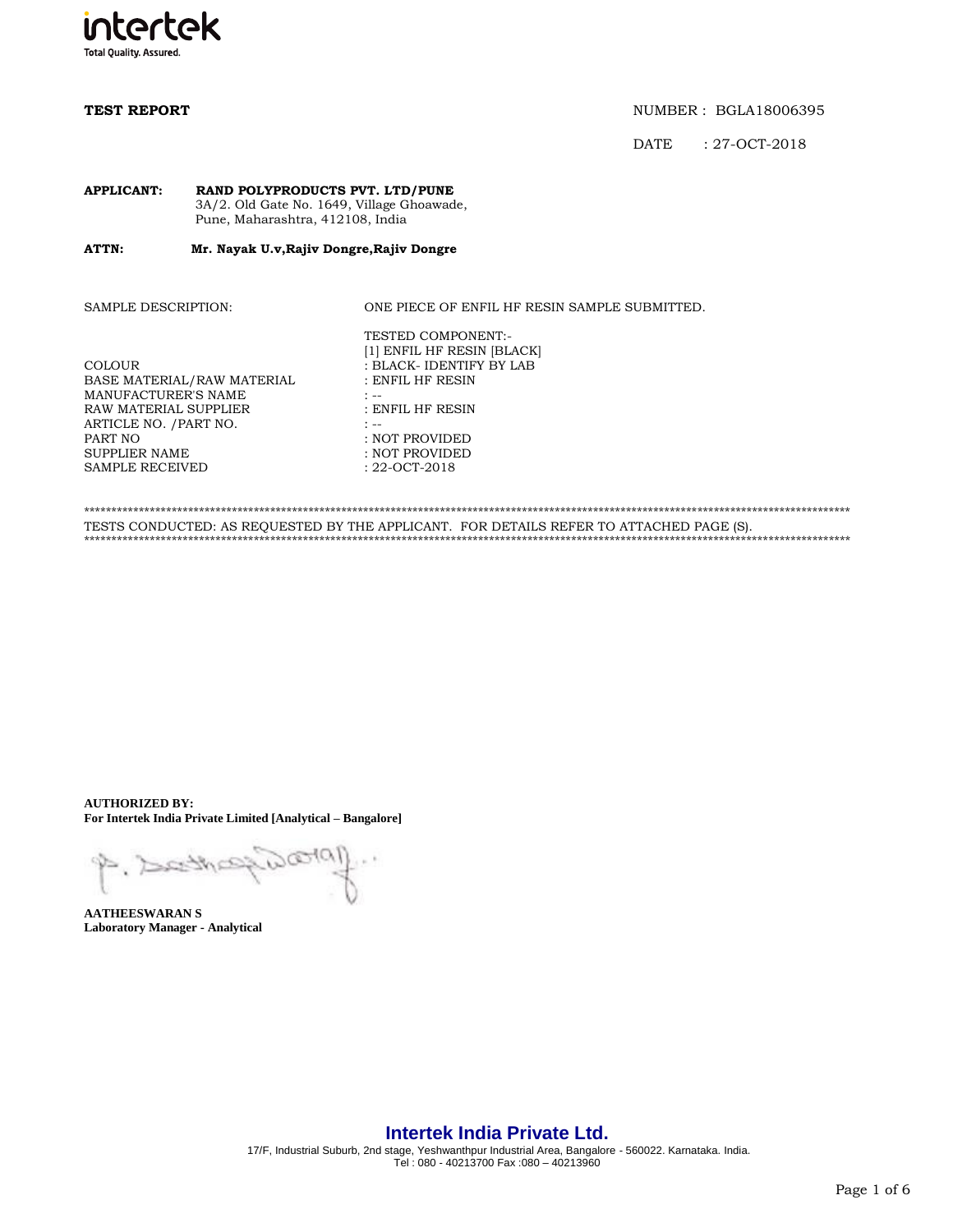

## **TEST REPORT** NUMBER : BGLA18006395

DATE : 27-OCT-2018

### **Test Result Summary :**

| <b>Test Item</b>               | Unit            | <b>Test Method</b>                                                                                                                                                                         | <b>Result</b> | <b>RL</b>      |
|--------------------------------|-----------------|--------------------------------------------------------------------------------------------------------------------------------------------------------------------------------------------|---------------|----------------|
|                                |                 |                                                                                                                                                                                            | $[1]$         |                |
| Cadmium (Cd) Content           | ppm             | With reference to IEC $62321-5:2013$ , by<br>microwave or acid digestion and determined<br>by ICP-OES.                                                                                     | <b>ND</b>     | 2              |
| Lead (Pb) Content              | ppm             | With reference to IEC $62321-5$ : 2013, by<br>microwave or acid digestion and determined<br>by ICP-OES.                                                                                    | <b>ND</b>     | $\overline{2}$ |
| Mercury (Hg) Content           | ppm             | With reference to IEC 62321-<br>4:2013+AMD1:2017, by microwave or acid<br>digestion and determined by ICP-OES.                                                                             | <b>ND</b>     | 2              |
| Chromium VI (Cr6+) Content     | ppm             | With reference to IEC 62321-7-2: 2017,<br>organic solvent was used to dissolve or<br>swell sample matrix, followed by alkaline<br>digestion and determined by UV-Vis<br>Spectrophotometer. | <b>ND</b>     |                |
| Chromium VI (Cr6+) Content $@$ | $\mu$ g/<br>cm2 | With reference to IEC $62321 - 7 - 1$ : 2015, by<br>boiling water extraction and determined by<br>UV-Vis Spectrophotometer or visual<br>observation.                                       |               | 0.10           |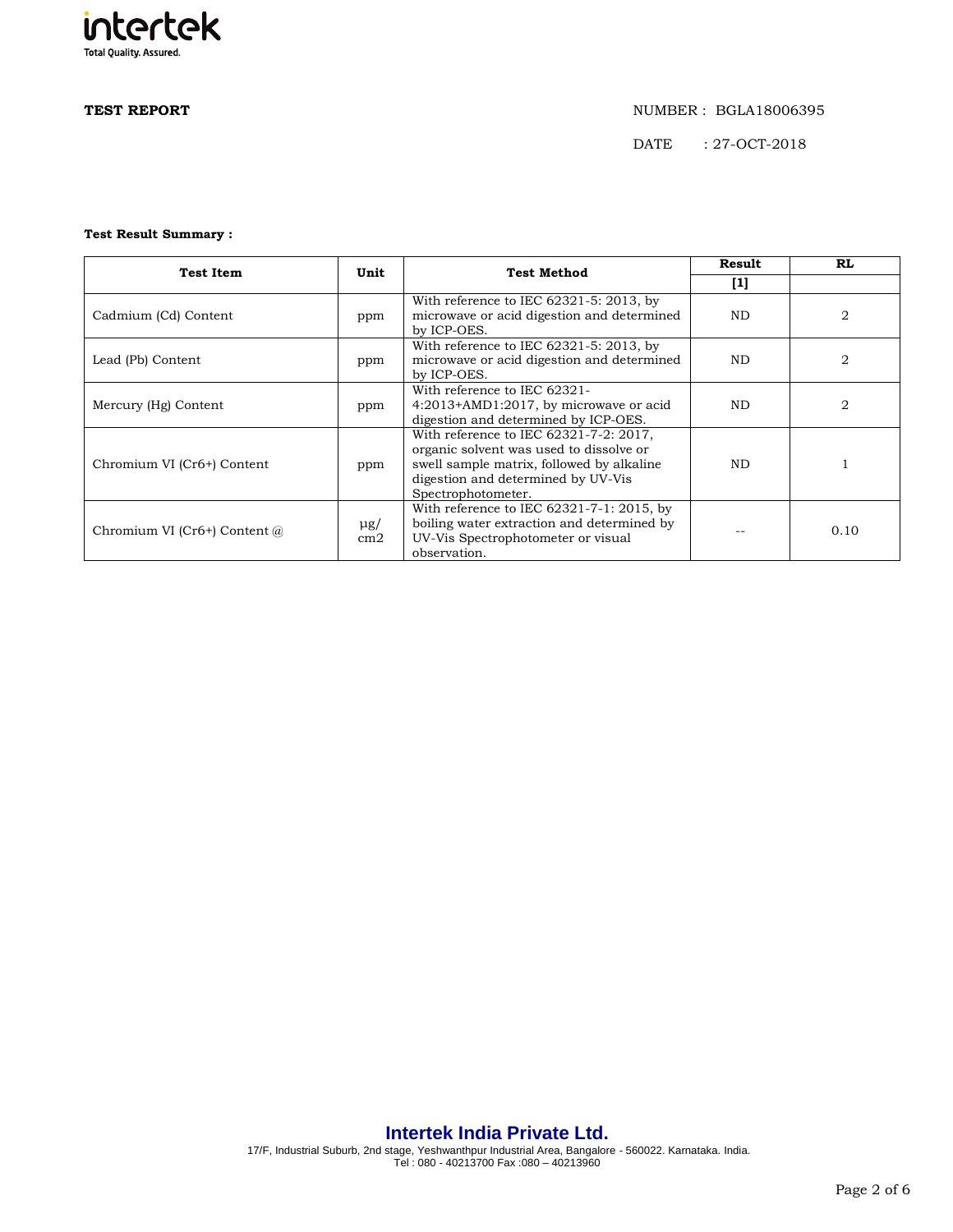# intertek **Total Quality. Assured.**

### **TEST REPORT** NUMBER : BGLA18006395

DATE : 27-OCT-2018

|                                               |      |                                             | <b>Result</b>  | <b>RL</b>      |  |  |
|-----------------------------------------------|------|---------------------------------------------|----------------|----------------|--|--|
| <b>Test Item</b>                              | Unit | <b>Test Method</b>                          | $[1]$          |                |  |  |
| <b>Polybrominated Biphenyls (PBBs)</b>        |      |                                             |                |                |  |  |
| Monobrominated Biphenyls (MonoBB)             | ppm  |                                             | <b>ND</b>      | 5              |  |  |
| Dibrominated Biphenyls                        |      |                                             | <b>ND</b>      | 5              |  |  |
| (DiBB)                                        | ppm  |                                             |                |                |  |  |
| Tribrominated Biphenyls                       | ppm  | With reference to IEC                       | <b>ND</b>      | 5              |  |  |
| (TriBB)                                       |      | 62321-6: 2015, by solvent<br>extraction and |                |                |  |  |
| Tetrabrominated Biphenyls (TetraBB)           | ppm  | determined by GC-MS                         | N <sub>D</sub> | 5              |  |  |
| Pentabrominated Biphenyls (PentaBB)           | ppm  | and further HPLC-DAD                        | <b>ND</b>      | $\overline{5}$ |  |  |
| Hexabrominated Biphenyls (HexaBB)             | ppm  | confirmation when                           | <b>ND</b>      | $\overline{5}$ |  |  |
| Heptabrominated Biphenyls (HeptaBB)           | ppm  | necessary.                                  | <b>ND</b>      | 5              |  |  |
| Octabrominated Biphenyls (OctaBB)             | ppm  |                                             | <b>ND</b>      | $\overline{5}$ |  |  |
| Nonabrominated Biphenyls (NonaBB)             | ppm  |                                             | N <sub>D</sub> | $\overline{5}$ |  |  |
| Decabrominated Biphenyl (DecaBB)              | ppm  |                                             | <b>ND</b>      | $\overline{5}$ |  |  |
| <b>Polybrominated Diphenyl Ethers (PBDEs)</b> |      |                                             |                |                |  |  |
| Monobrominated Diphenyl Ethers                | ppm  |                                             | <b>ND</b>      | 5              |  |  |
| (MonoBDE)                                     |      |                                             |                |                |  |  |
| Dibrominated Diphenyl Ethers (DiBDE)          | ppm  |                                             | N <sub>D</sub> | 5              |  |  |
| Tribrominated Diphenyl Ethers (TriBDE)        | ppm  |                                             | <b>ND</b>      | $\overline{5}$ |  |  |
| Tetrabrominated Diphenyl Ethers               | ppm  | With reference to IEC                       | <b>ND</b>      | 5              |  |  |
| (TetraBDE)                                    |      | 62321-6: 2015, by solvent                   |                |                |  |  |
| Pentabrominated Diphenyl Ethers               | ppm  | extraction and                              | <b>ND</b>      | 5              |  |  |
| (PentaBDE)                                    |      | determined by GC-MS                         |                |                |  |  |
| Hexabrominated Diphenyl Ethers                | ppm  | and further HPLC-DAD                        | <b>ND</b>      | 5              |  |  |
| (HexaBDE)                                     |      | confirmation when                           |                |                |  |  |
| Heptabrominated Diphenyl Ethers               | ppm  | necessary.                                  | N <sub>D</sub> | 5              |  |  |
| (HeptaBDE)                                    |      |                                             |                |                |  |  |
| Octabrominated Diphenyl Ethers (OctaBDE)      | ppm  |                                             | N <sub>D</sub> | 5              |  |  |
| Nonabrominated Diphenyl Ethers                | ppm  |                                             | <b>ND</b>      | 5              |  |  |
| (NonaBDE)                                     |      |                                             |                |                |  |  |
| Decabrominated Diphenyl Ether (DecaBDE)       | ppm  |                                             | <b>ND</b>      | 5              |  |  |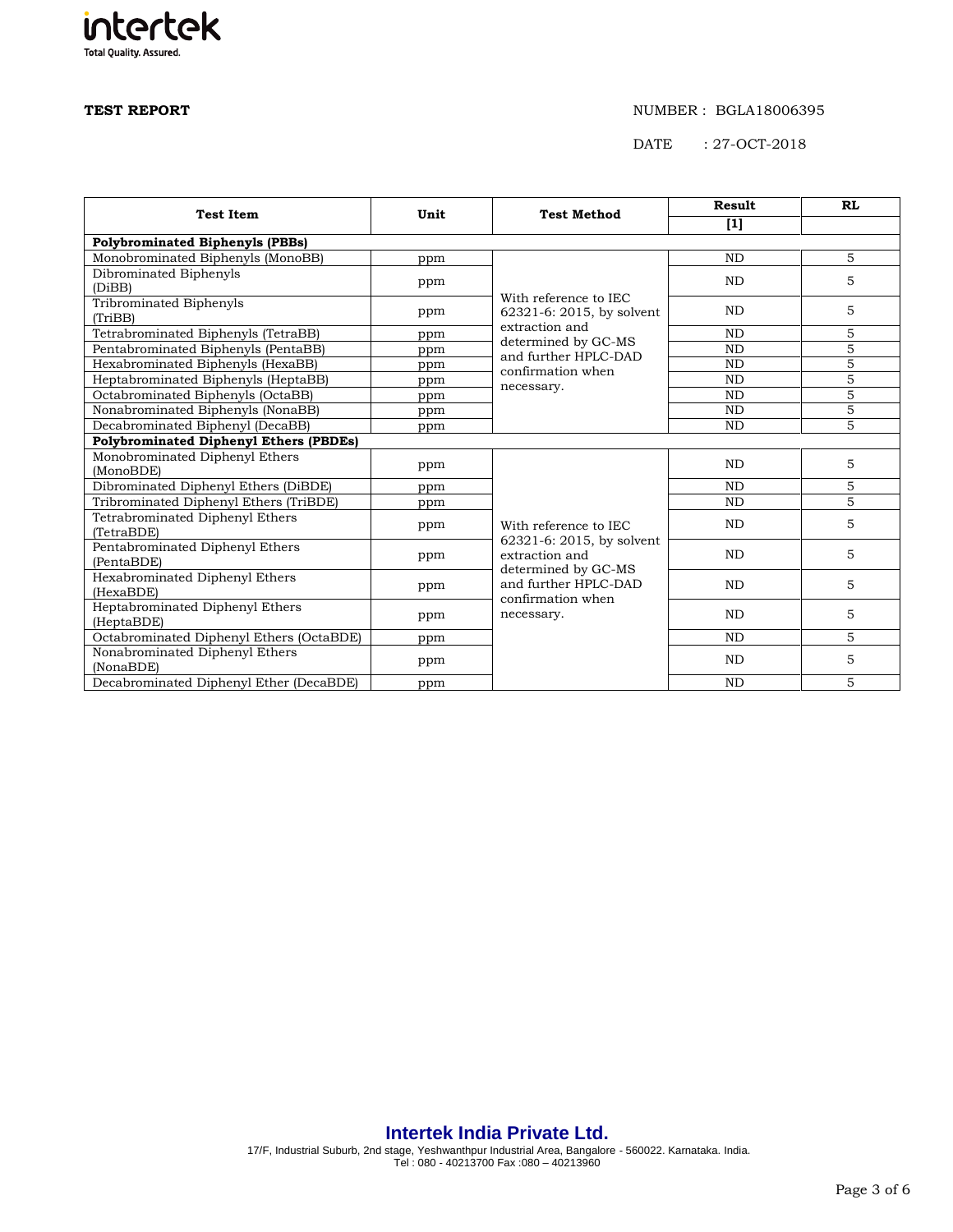

# **TEST REPORT** NUMBER : BGLA18006395

DATE : 27-OCT-2018

| <b>Test Item</b>                  | Unit | <b>Test Method</b>                                                                        | Result    | RL |
|-----------------------------------|------|-------------------------------------------------------------------------------------------|-----------|----|
|                                   |      |                                                                                           | [1]       |    |
| Phthalates                        |      |                                                                                           |           |    |
| Di(2-ethylhexyl) Phthalate (DEHP) | ppm  | With reference to IEC 62321-<br>8:2017, by solvent extraction<br>and determined by GC-MS. | ND.       | 50 |
| Dibutyl Phthalate (DBP)           | ppm  |                                                                                           | <b>ND</b> | 50 |
| Benzyl Butyl Phthalate (BBP)      | ppm  |                                                                                           | <b>ND</b> | 50 |
| Diisobutyl Phthalate (DIBP)       | ppm  |                                                                                           | ND        | 50 |

| Remarks: | ppm       | $l =$ | Parts per million based on weight of tested sample $=$ mg/kg |  |  |
|----------|-----------|-------|--------------------------------------------------------------|--|--|
|          | <b>ND</b> | $=$   | Not detected                                                 |  |  |
|          | RL        |       | Reporting limit, quantitation limit of analyte in sample     |  |  |
|          |           | -     | Failed component                                             |  |  |

@ The explanation of Chromium VI (Cr6+) analysis results

| Colorimetric result                                | Oualitative<br>Result | Explanation                                                                                                                                                                                                      |
|----------------------------------------------------|-----------------------|------------------------------------------------------------------------------------------------------------------------------------------------------------------------------------------------------------------|
| $< 0.10 \mu g/cm2$                                 | Negative              | The result of sample is negative for $Cr(VI)$ . The sample coating is considered a non- $Cr(VI)$ based<br>coating.                                                                                               |
| $\geq 0.10 \mu g/cm2$<br>and $\leq 0.13 \mu$ g/cm2 | Inconclusive          | The result of sample is considered to be inconclusive. If addition samples are available,<br>recommend to add trials and get the average result for the final determination.                                     |
| $> 0.13 \mu g/cm2$                                 | Positive              | The result of sample is positive for Cr(VI). The sample coating is considered to contain Cr(VI).<br>A result expresses as Positive, while not an actual value, which indicates a visual observation<br>was used. |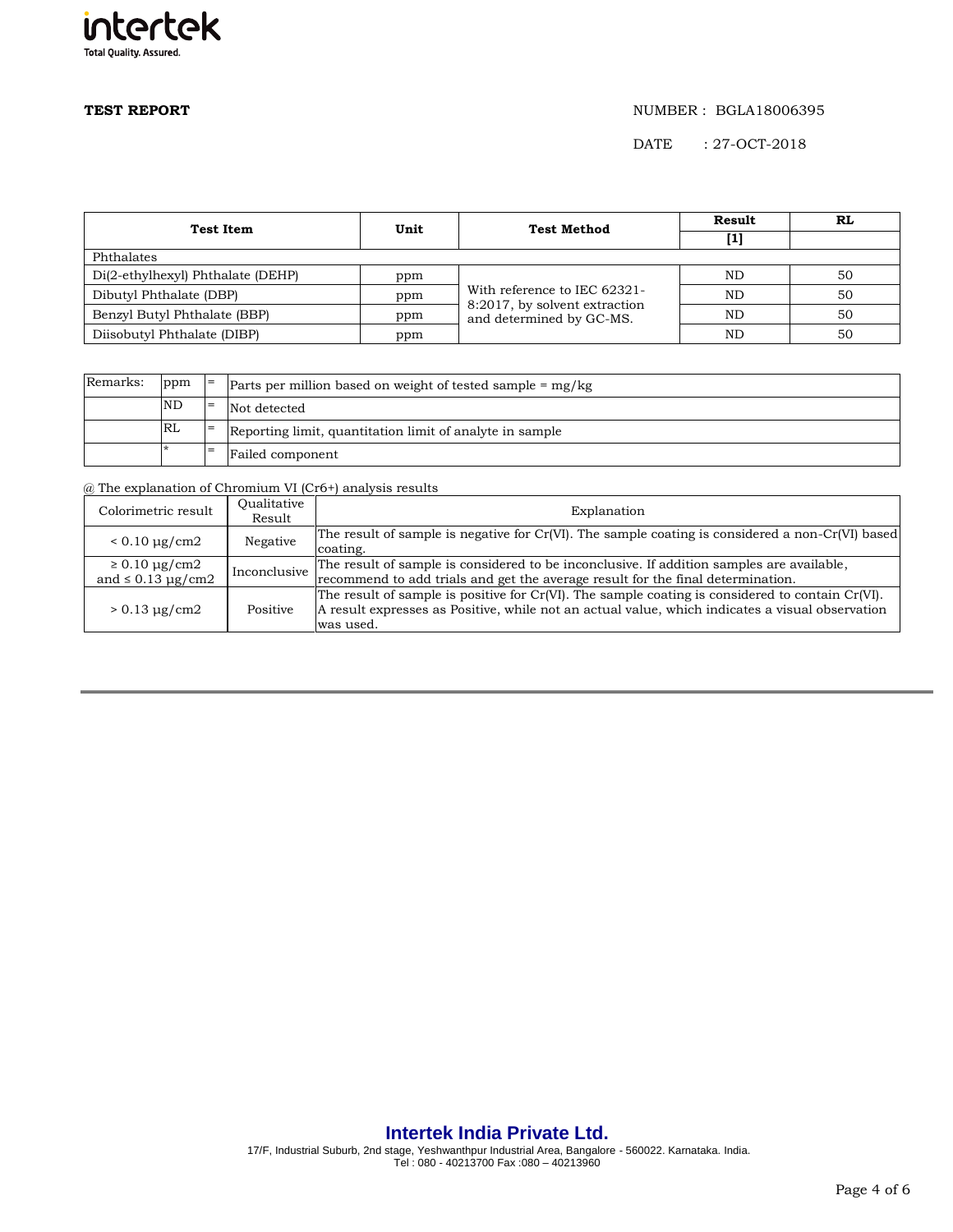

## **TEST REPORT**   $NUMBER : BGLA18006395$

DATE : 27-OCT-2018

| <b>RoHS Limit</b>                      |                                                |  |  |  |
|----------------------------------------|------------------------------------------------|--|--|--|
| <b>Restricted Substances</b>           | Limits                                         |  |  |  |
| Cadmium (Cd) content                   | $0.01\%$ (100ppm)                              |  |  |  |
|                                        | 1000 ppm (40000 ppm FOR BRASS/COPPER MATERIAL) |  |  |  |
| Lead (Pb) content                      | (3500 ppm FOR STEEL)                           |  |  |  |
|                                        | (4000 ppm FOR ALUMINIUM)                       |  |  |  |
| Mercury (Hg) content                   | $0.1\%$ (1000ppm)                              |  |  |  |
| Chromium VI (Cr6+) content             | $0.1\%$ (1000ppm)                              |  |  |  |
| Polybrominated Biphenyls (PBBs)        | $0.1\%$ (1000ppm)                              |  |  |  |
| Polybrominated Diphenyl Ethers (PBDEs) | $0.1\%$ (1000ppm)                              |  |  |  |
| Di(2-ethylhexyl) Phthalate (DEHP)      | $0.1\%$ (1000ppm)                              |  |  |  |
| Dibutyl Phthalate (DBP)                | $0.1\%$ (1000ppm)                              |  |  |  |
| Benzyl Butyl Phthalate (BBP)           | $0.1\%$ (1000ppm)                              |  |  |  |
| Diisobutyl Phthalate (DIBP)            | $0.1\%$ (1000ppm)                              |  |  |  |

The limits were quoted from Annex II of 2011/65/EU and Amendment (EU) 2015/863 for homogeneous material.

## **ROHS CONCLUSION: Tested Component of Submitted Sample meets the Requirement of RoHS Annex II of 2011/65/EU and Amendment (EU) 2015/863**